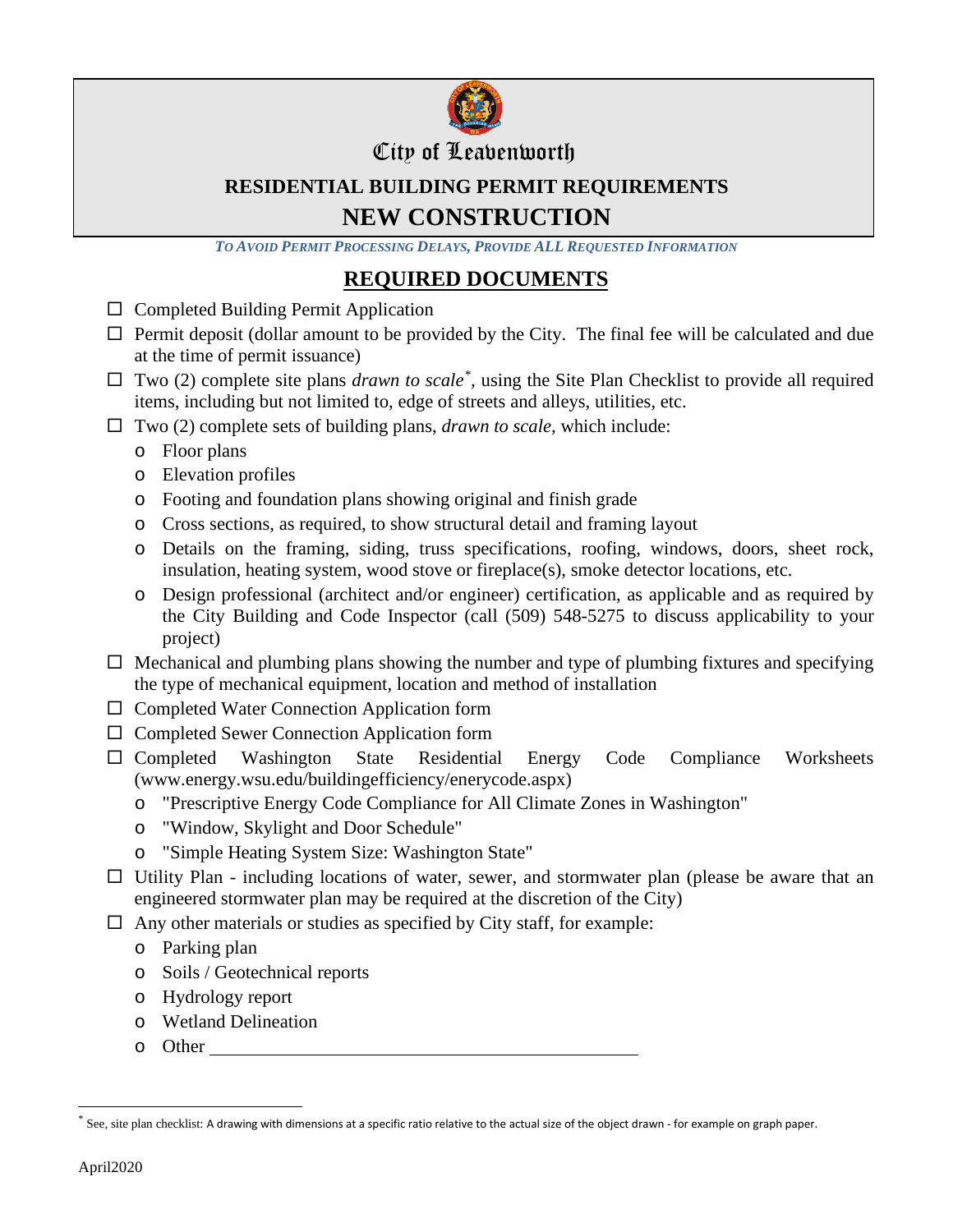## **GENERAL INFORMATION**

#### **SNOW, WIND, AND SEISMIC LOADS**:

Leavenworth has a required 85-pound per square foot snow load, 115-pound per square foot ground snow load, and 24-inch required footing depth for frost. The seismic zone is "D," and basic wind speed is 85-MPH, exposure "B."

### **ELECTRICAL PERMITS AND METER:**

Obtain permits from the Department of Labor and Industries: (509) 886-6500.

For power meter hookup and load requirements contact the Chelan PUD: (509) 548-7761.

### **WATER, SEWER AND STORMWATER:**

Separate applications may be required for water and sewer connection. City water, sewer, and stormwater connection and system buy-in fees, if applicable, shall be paid before or at the time of building permit issuance. Stormwater may be required to be maintained on-site and an engineered stormwater plan may be required. Please contact Development Services staff for information.

A backflow prevention device is required to be installed for the water service in conformance with the City's standard design detail. Yearly inspection of the device is the responsibility of the property owner.

Your paving and/or utility contractor(s) will be required to obtain a Work in the Right of Way Permit from the City Public Works department prior to working in streets, alleys, or right of ways.

#### **DESIGN AND ZONING REQUIREMENTS:**

The regions weathering conditions are severe. Winter design temperature is 5 degrees. Ice Barrier Underlayment is required. The region is rated with a moderate to heavy potential for termites. Areas of the community are rated as flood hazards. High water table may exist and require Geological Assessments or Technical Reports prior to construction.

Adopted Codes are found online at [https://www.codepublishing.com/WA/Leavenworth/.](https://www.codepublishing.com/WA/Leavenworth/) Requirements can be identified during consultation with City Development Services staff or during a pre-application conference. Please contact us at (509) 548-5275 to discuss your project and to find out if a meeting is needed, at no charge to you.

#### **PARKING:**

At least one off-street paved surface parking stall must be located on the property of a single family residence and cannot be located within the first 10-feet of the front property line. The parking stall must be at least 8-feet, 6-inches wide by 18-feet long. A solid surfaced driveway connecting the parking to a paved City street is required. The City may provide minimum surfacing requirements and transition details for connecting the driveway to the street, or may consider alternatives.

|                                |              | <b>STREET</b>            |             |             | <b>REAR</b>    | MAX. LOT        | MAX             |
|--------------------------------|--------------|--------------------------|-------------|-------------|----------------|-----------------|-----------------|
| <b>ZONE</b>                    | <b>FRONT</b> | <b>SIDE</b> <sup>†</sup> | <b>SIDE</b> | <b>REAR</b> | <b>W/ALLEY</b> | <b>COVERAGE</b> | <b>HEIGHT</b> # |
| RL6 (6,000)                    | 25'          | 10's                     | 5'          | 15'         | 8'             | 35%             | 35'             |
| RL10 (10,000)                  | 25'          | 15'                      |             | 15'         | 8'             | 35%             | $35^{\circ}$    |
| RL12 (12,000)                  | 25'          | 15'                      | 10'         | 15'         | 8'             | 35%             | $35^{\circ}$    |
| <b>Multifamily Residential</b> | 25'          | 10'                      | 5'          | 15'         | 8'             | 40%             | 35              |

### **SETBACKS, HEIGHT, AND LOT COVERAGE:**

#### **FEES:**

Fees are determined using the most current Rate and Fee Resolution adopted by the City Council. A permit deposit is required to be **paid at the time of application submittal**. The deposit is calculated based on the Total Fair Market Value you provide, and is the estimated Plan Review fee only.

<span id="page-1-0"></span><sup>†</sup> At least one rear yard setback shall be provided for corner lots.

<span id="page-1-1"></span><sup>‡</sup> See LMC 21.90 for definition of "Building height".

<span id="page-1-2"></span><sup>§</sup> For lots less than 6,000 square feet in area, the street side yard shall be a minimum of five feet.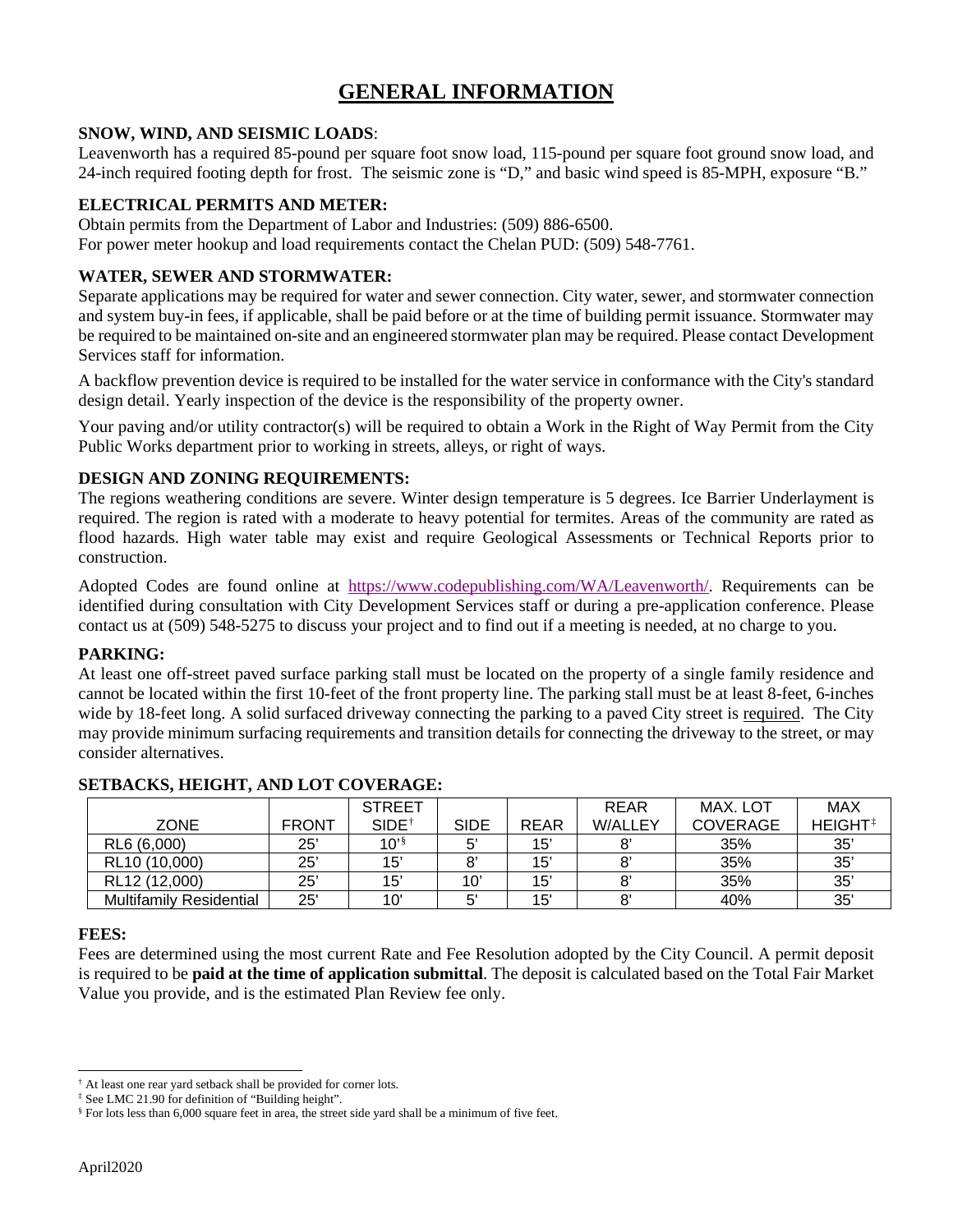### **INSTRUCTIONS**

#### FOR FILLING OUT THE BUILDING PERMIT APPLICATION FORM

#### **INACCURATE INFORMATION OR INFORMATION NOT PROVIDED MAY DELAY PERMIT PROCESSING**

#### **BEFORE YOU FILL OUT THE APPLICATION:**

If a land use approval or permit, such as a boundary line adjustment, variance, conditional use, shoreline, or other permit (except electrical permit) is required, it must be obtained before the building permit will be issued. Please be aware that in cases where multiple lots of record are in common ownership, a Boundary Line Adjustment to consolidate underlying lots may be necessary prior to making application.

Requirements can be identified during consultation with City Development Services staff or during a pre-application conference. Please contact us at (509) 548-5275 to discuss your project and to find out if a meeting is needed, at no charge to you.

#### **APPLICANT:**

The issuance of a permit is only to the owner of the property or their dedicated agent. The person or entity listed as "Applicant" shall be the person or entity designated to receive determinations and notices required under LMC Title 21 or by RCW 36.70B and is required to sign for the permit at the time of issuance. If the property owner will have a tenant, contractor, designer, architect, or other party representing them, this must be noted on the application.

#### **CONTRACTOR:**

If construction is to be done by the owner, the work must NOT be performed for the purpose of leasing or selling the property. When the construction is to be done by a person other than the owner of the property, the contractor is required to be licensed by the State *and* the City. If the contractor information is not provided on the application and/or is not licensed, a permit cannot be issued. Provide license numbers as indicated on the application (City License Number is the same as the Washington State UBI Number). *Refer to RCW 18.27.040 for risks associated with using an unlicensed contractor.*

**PROJECT INFORMATION:** Provide *complete* information in this section.

- **Project Address** is the location of the construction. If an address has not been assigned to the property, provide a location description.
- **Parcel Number** is a 12-digit number listed on the top right corner of your property tax statement. It will start with the numbers 2417 or 2418. The number can also be obtained by calling the Chelan County Assessor's office at (509) 667-6365, or visiting the "Parcel and Sales Search" option on the County Assessor's web page. The number may be referred to as the Geographic ID.
- **Project Description / Use** is a description of what you are proposing to construct and for what purpose (ie. New single-family home with detached garage).
- **Lot coverage** means the total ground coverage of all structures on a site (including accessory buildings) at completion of your project. Lot coverage is the area of all structures measured from the outside of external walls or supporting members (like covered porch post supports). Decks, balconies, and at-grade patios do not count toward lot coverage unless covered by a roof supported by that structure - in other words, may be covered or partially covered by the main eave overhang but not have a separate roof). Final lot coverage will be determined by the City. For additions or remodels you can report this as an existing number + new (ie. 1200 SF ex. + 400 SF new).
- **Number of Beds, Baths and Square Footage** means for the project you are proposing. For additions or remodels you can report these as existing  $+$  new (ie. # of Bathrooms: 1.5 ex.  $+$  1 new).
- **Estimated Fair Market Value** is the value of the building project including design (architect, engineer, etc), labor, and materials for the construction or improvements to be performed. This is NOT the value of an existing building or the value used for calculating final fees. Such valuation is determined by the City. You are required to include a value on the application. Getting one or more bids on the project, including labor and materials, and including the cost of architectural plans is the best way to estimate the Fair Market Value.

#### **TYPE OF APPLICATION:**

Mark all that apply.

**READ THE Acknowledgements** at the bottom of the Application and **SIGN THE APPLICATION**.

April2020